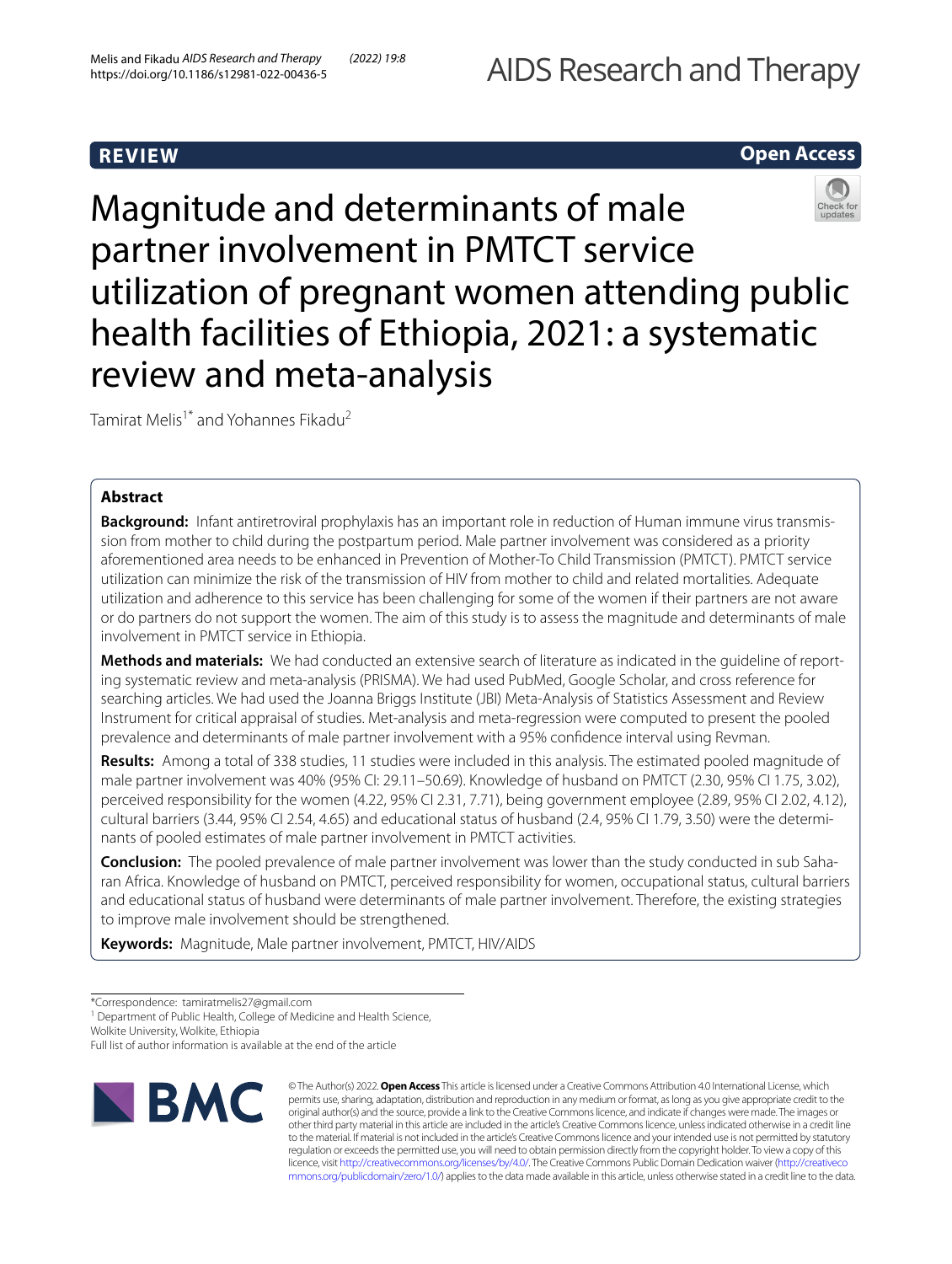## **Background**

Transmission of HIV from mother-to-child remains a signifcant problem in the developing world regardless of the development and growing accessibility of efective prevention methods [[1\]](#page-5-0). Male partner involvement was considered as a priority aforementioned area needs to be enhanced in Prevention of Mother-To Child Transmission (PMTCT) [\[2](#page-5-1)]. World Health Organization (WHO) promotes four pronged strategies to prevent the mother to child transmission of HIV. One of the strategies is involving both partners since the primary prevention throughout the care and treatment of HIV positive woman's family [\[3](#page-5-2)].

Even though, the Joint United Nations Programme on HIV/AIDS(UNAIDS) report of 2016 has shown a propitious reduction in the rate of new HIV infections in children, the number of children infected with HIV still remains unacceptably high, which is around 150,000 cases per year [[4\]](#page-5-3). If mothers had good adherence in providing antiretroviral prophylaxis which is prescribed by health professionals for their infants, the risk of vertical transmission of HIV reduces to less than 5% [\[5](#page-5-4)]. However, in condition of complex sociocultural diferences especially in SSA, mothers adherence to antiretroviral prophylaxis and the uptake of other PMTCT services are strongly infuenced by the involvement of their male partners [\[6](#page-5-5)].

In addition, only about 35–50% of the pregnant women, in Africa including Ethiopia, are enforced to attend ANC by their partner  $[7, 8]$  $[7, 8]$  $[7, 8]$  $[7, 8]$ . The magnitude of male partner involvement in attending at least one antenatal care has ranged from 32% to 64.5% in sub-Saharan Africa [[9,](#page-5-8) [10](#page-5-9)] while which was 6–58.3% in Ethiopia [[11,](#page-5-10) [12\]](#page-5-11).

Male partners involvement in PMTCT can reduce the risk of transmission of HIV from pregnant women to their babies and it can make progress in uptake of activities to prevent the vertical transmission of HIV [\[6](#page-5-5), [13](#page-5-12), [14\]](#page-6-0). In addition, it can improve PMTCT services utilization [\[15\]](#page-6-1). Male partner involvement in perinatal care has signifcant role in improving all perinatal care services utilization, breastfeeding status and new born care [[16,](#page-6-2) [17\]](#page-6-3). Wife's Awareness on ANC appointment, having discussion with wife about HCT in her past pregnancy, ever receiving HCT together with the partner, providing fnancial support to partner to attend health facilities to receive ANC, condom utilization during pregnancy if recommended by health professionals were the role of partners in PMTCT service utilization [[2\]](#page-5-1). Socio-demographic characteristics such as age, educational status, relationship status and occupational status were the determinants for male partner involvement in PMTCT services [[18](#page-6-4), [19\]](#page-6-5).

Despite this pivotal role played by male partners, evidences currently suggests that, their level of involvement is currently low in sub Saharan African  $[20, 21]$  $[20, 21]$  $[20, 21]$  $[20, 21]$ . There is widespread use of Antiretroviral Therapy (ART) by pregnant women living with HIV but the rate of MTCT of HIV in low-middle income countries including Ethiopia is still high. In Ethiopia, 3.8–18% of the children born with HIV infected mothers were positive for HIV [[21–](#page-6-7)[24\]](#page-6-8).

### **Methods and materials**

## **Reporting and protocol registration**

This systematic review and meta-analysis was reported based on the guideline of reporting systematic review and meta-analysis (PRISMA).

### **Searching strategy**

We have used PubMed, Google scholar and free Google databases search engines. In addition, we have used search strings adapted to the requirements of each database. We had used the key words (("male partner involvement" [MeSH Terms] OR "partner involvement" [All Fields]), "associated factor" [MeSH Terms] OR: determinants" [All Fields])) and ("Attending PMTCT service") to search under PubMed/Medline search engine.

### **Inclusion criteria**

Studies conducted since 2013 among male partners of HIV positive mothers were included in the study.

### **Exclusion criteria**

Those articles which have no full information (no reporting of either magnitude or result of multiple logistic regression analysis of male partner involvement in PMTCT service) were excluded from the study.

### **Extraction of data from eligible papers**

Data were extracted using the standardized data extraction tool in considering the name of the frst author, date of publication, study setting, target population, study region, study area, study design, sample size, status of male partner involvement and determinants [risk estimate  $(OR)$  and their 95% confidence interval]. The data extraction was done independently by two reviews. Disagreements were resolved by revising, discussing and fnally reaching to a common consensus.

### **Quality assessment for studies**

Study quality was assessed using a standardized tool adapted from the NEWCASTLE–OTTAWA QUALITY ASSESSMENT SCALE for crossectional studies which is adapted from Newcastle–Ottawa Quality Assessment Scale for cohort study. The tool considered the following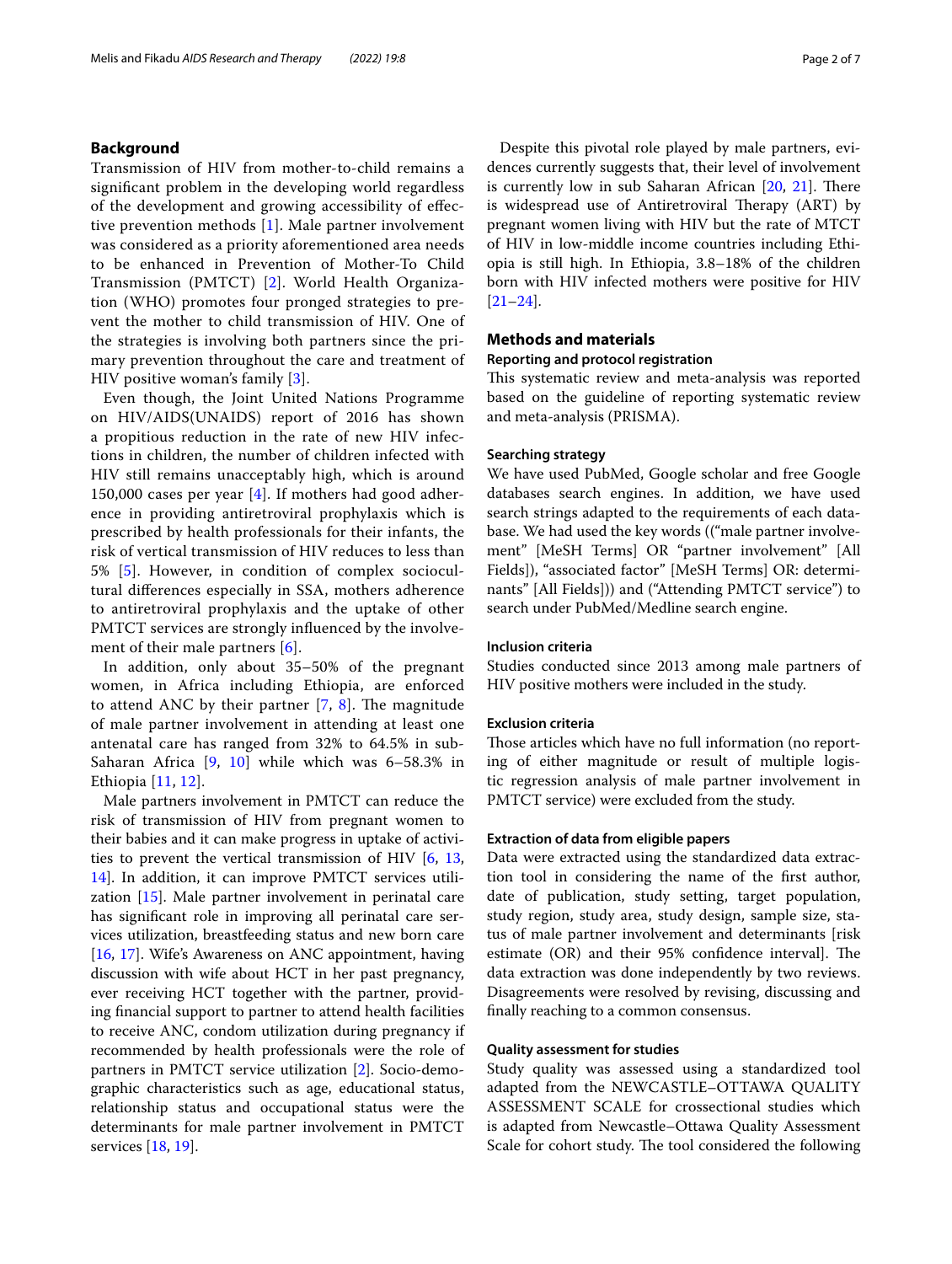study characteristics: sampling representative and size, non-respondents, and ascertainment of the exposure (risk factor). Studies fulflling the required criteria as score 1 and studies with scores 0 were considered to be poor quality for specifed criteria. No study was excluded from the review based on their quality scores.

# **Data management and processing**

The outputs from the searching engines were imported into Endnote Version  $\times$  6 software and duplicates were removed. Data were recorded on the abstraction forms and entered into Revman 5.4 for analysis.

# **Data synthesis and analysis**

Both systematic review and meta-analysis were done by using Revman 5.4 software. In the qualitative part of the review, all eligible articles reporting as male partner involvement among partners of HIV positive mothers attending PMTCT service and their determinant factors were summarized. Meta-analyses (quantitative reviews) were conducted to determine the overall pooled magnitude of male partner involvement during Prevention of Mother to Child Transmission (PMTCT) service delivery. Heterogeneity was evaluated using the Cochran statistic and the I2 statistics. The magnitude of statistical heterogeneity between studies was assessed using  $I^2$ statistics and values of 25, 50 and 75% were considered to represent low, medium, and high, respectively. The

random-efects model was used for the data identifed as heterogeneous during analysis. Meta-analyses and metaregression were performed using Revman. For the magnitude of male partner involvement with data from 11 studies, we performed meta-regression analyses to calculate the odd ratio (OR).presence of publication bias was assessed by a funnel plot.

# **Results**

# **Search results**

The combined literature search strategy retrieved a total of 338 potential studies, of which 3 records were articles by manual search sources, 18 were screened for full-text review and 11 studies were eligible to be included in the systematic and meta-analysis (Fig. [1\)](#page-2-0).

# **Description and risk bias assessment of the included studies**

Eleven articles that were published in diferent parts of Ethiopia from international peer reviewed and national journals included estimating magnitude and determinants of involvement of male partner during PMTCT activities. The total sample size from these 11 included studies was 5129. Among a total of study participants, 2040 of them were involved in PMTCT activities. The sample size of included studies ranged from 210 which is the minimum sample size  $[8]$  $[8]$  to 802 which is the maximum sample size [[2\]](#page-5-1). All of the reviewed studies were

<span id="page-2-0"></span>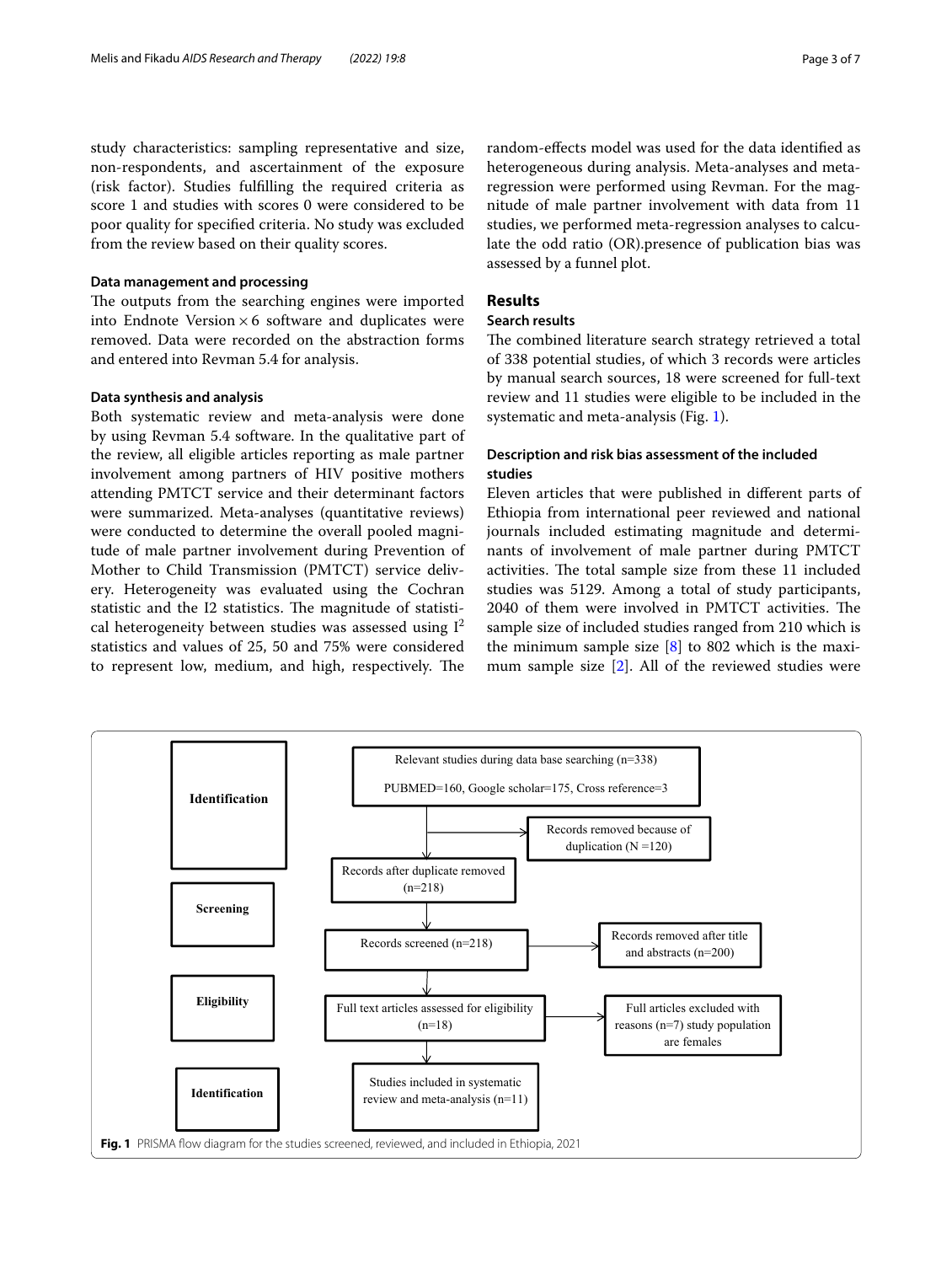crossectional studies. The highest and lowest magnitude of male partner involvement among study regions were in Addis Abeba [\[8](#page-5-7)] and Amhara regions [\[25\]](#page-6-9), which was 10% and 72% respectively (Table [1\)](#page-3-0).

### **Magnitude of male partner involvement**

Forest plot was plotted to estimate the pooled prevalence of male partner involvement. The pooled prevalence of male partner involvement among male partners of HIV positive mothers attending PMTCT service was 40% (95% CI: 29.11–50.69) with  $I^2 = 98.7$ %,  $p \le 0.001$  (Fig. [2\)](#page-3-1).

# **Publication bias**

The funnel plot test showed that there is no evidence of substantial publication bias for magnitude of male partner involvement in Ethiopia (Fig. [3](#page-4-0)).

<span id="page-3-0"></span>**Table 1** Description of included articles for the study determinants of male involvement in PMTCT service utilization in Ethiopia (2013–2021)

| The author with a publication year | Study design | <b>Study region</b> | <b>Study population</b> | Sample size | P in $(% )$<br>26.1 | <b>Study quality</b> |
|------------------------------------|--------------|---------------------|-------------------------|-------------|---------------------|----------------------|
| Adane et al. 2020 [26]             | crossect     | Amhara              | Male partner            | 525         |                     | Good                 |
| Bedru et al. 2019 [8]              | crossect     | A.A                 | Male partner            | 210         | 10                  | Good                 |
| Degefa et al. 2017 [27]            | crossect     | SNNP                | Male partner            | 401         | 30.9                | Good                 |
| Endawek et al. 2013 [25]           | crossect     | Amhara              | Male partner            | 274         | 72.3                | Good                 |
| Eriste et al. 2020 [28]            | crossect     | Oromia              | Male partner            | 374         | 42.5                | Good                 |
| Haile et al. 2021 [29]             | crossect     | SNNP                | Male partner            | 605         | 53.7                | Good                 |
| Maregn et al. 2015 [10]            | crossect     | <b>SNNP</b>         | Male partner            | 720         | 53.0                | Good                 |
| Tekle et al. 2021 [30]             | crossect     | SNNP                | Male partner            | 402         | 52.4                | Good                 |
| Worku et al. 2018 [31]             | crossect     | Oromo               | Male partner            | 405         | 52.1                | Good                 |
| Zeytuna et al. 2021 [32]           | Crossect     | A.A                 | Male partner            | 411         | 25.1                | Good                 |
| Abdulfeta et al. 2016 [2]          | crossect     | AA                  | Male partner            | 802         | 20.9                | Good                 |

<span id="page-3-1"></span>

|              |                                                |                          |              |               |                          | %      |
|--------------|------------------------------------------------|--------------------------|--------------|---------------|--------------------------|--------|
| author       | year                                           |                          |              |               | ES (95% CI)              | Weight |
| Adane etal   | 2020                                           |                          | $\mathbf{r}$ |               | 26.10 (22.34, 29.85)     | 9.12   |
| Bedru etal   | 2019                                           | $\overline{\phantom{a}}$ |              |               | 10.00 (5.94, 14.06)      | 9.11   |
| Degefa etal  | 2017                                           |                          |              |               | 30.92 (26.40, 35.45)     | 9.08   |
| Endawek etal | 2013                                           |                          |              |               | $-$ 72.26 (66.96, 77.56) | 9.02   |
| Eriste etal  | 2020                                           |                          |              |               | 42.51 (37.50, 47.52)     | 9.05   |
| Haile etal   | 2021                                           |                          |              | $\bullet$     | 53.72 (49.75, 57.69)     | 9.11   |
| Maregn etal  | 2015                                           |                          |              | ÷             | 53.06 (49.41, 56.70)     | 9.13   |
| Tekle etal   | 2021                                           |                          |              | $\frac{1}{2}$ | 52.49 (47.61, 57.37)     | 9.05   |
| Werku etal   | 2018                                           |                          |              | $\bullet$     | 52.10 (47.23, 56.96)     | 9.06   |
| Zeytuna etal | 2021                                           |                          |              |               | 25.30 (21.10, 29.51)     | 9.10   |
| Adane etal   | 2016                                           |                          |              |               | 20.95 (18.13, 23.76)     | 9.17   |
|              | Overall (I-squared = $98.7\%$ , p = <0.001)    |                          |              |               | 39.90 (29.11, 50.69)     | 100.00 |
|              | NOTE: Weights are from random effects analysis |                          |              |               |                          |        |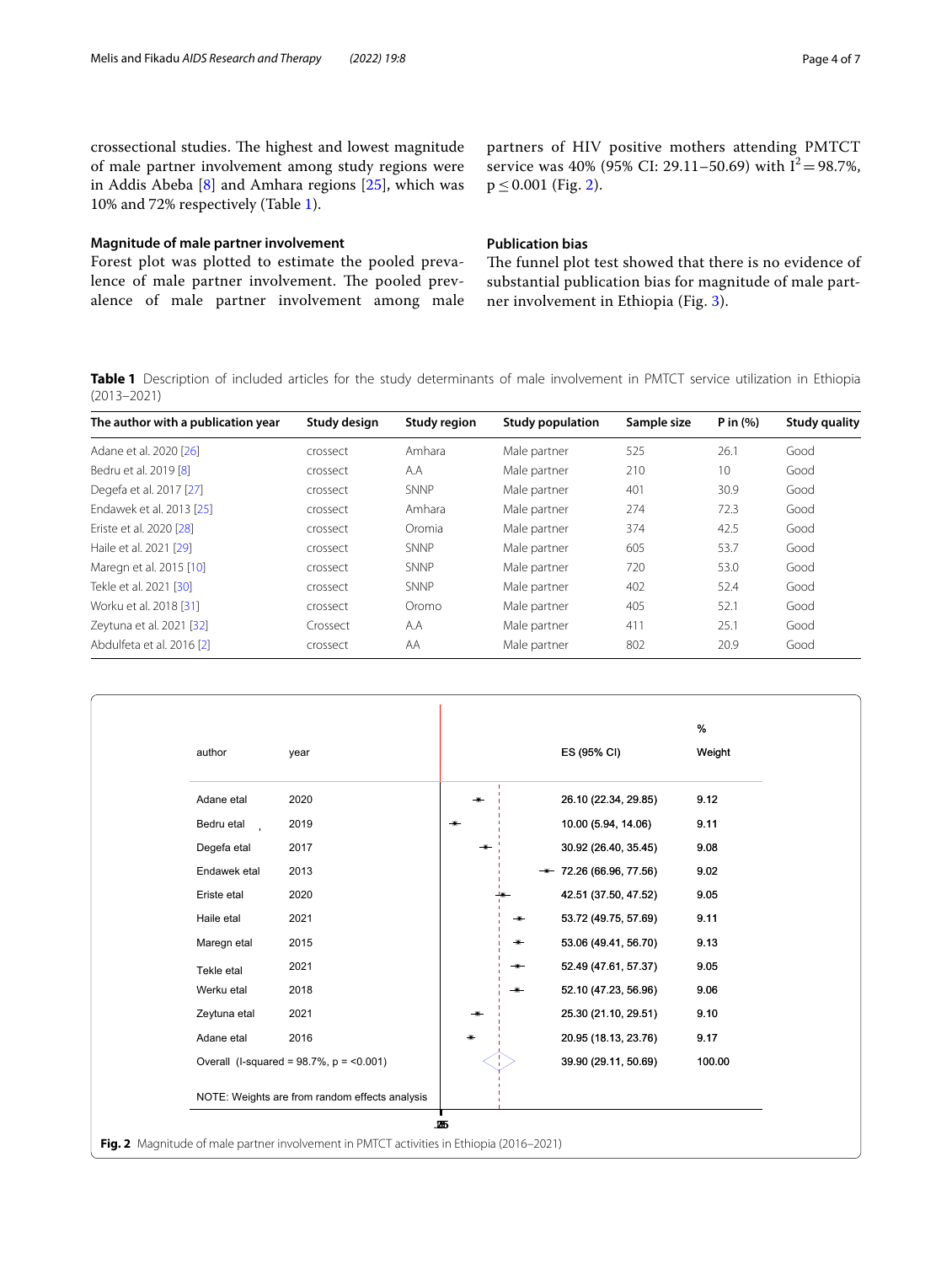

### <span id="page-4-0"></span>**Factors associated with male partner involvement**

Forest plot was run to assess factors which were signifcantly associated with male partner involvement. The forest plot showed that knowledge of husband on PMTCT (2.30, 95% CI 1.75, 3.02), perceived responsibility of women only (4.22, 95% CI 2.31, 7.71), being government employee (2.89, 95% CI 2.02, 4.12), cultural barriers, (3.44, 95% CI 2.54, 4.65) and educational status of husband (2.4, 95% CI 1.79, 3.50) were determinants of male partner involvement (Table [2](#page-4-1)).

The odds of male partner involvement who had knowledge on PMTCT was 2 times more likely to be involved in PMTCT activities as compared with the counter parts (OR: 2, 95% CI 1.75, 3.02). Male partners who were government employee were 3 folds higher to be involved in PMTCT of HIV/AIDS than those who were not government employee (OR 2.89, 95% CI 2.02, 4.12). The odd of being involved in PMTCT services among male partners who were attended grade 9 and above were 2.5 times higher as compared with those who were attended grade 8 or below (OR 2.4, 95% CI 1.79, 3.50) (Table [2\)](#page-4-1).

# **Discussion**

This study was assessed the pooled magnitude of male partner involvement and its determinant among male partners of mothers who are attending PMTCT service in Ethiopia. From the total study participants, only (40%) of them were involved in PMTCT Activities. This is lower than the level in sub Saharan Africa which is 48% [\[9](#page-5-8)]. This might be due to the difference in economic, social and health service delivery condition varies from country to country even from region to region.

Knowledge of male partner on PMTCT became the determinant for involving in PMTCT activities. This study fnding was consistent with study conducted in Tanzania [\[34](#page-6-17)]. This might be due to having knowledge on PMTCT will enable the partners to know about the consequence of non-utilizing of PMTCT service on his wife and on his new born infant.

Educational status is also signifcantly associated with male partner involvement. Those male partners who attend grade nine and above were more likely to be involved in PMTCT of HIV/AIDS than male partner who attend grade eight or less. Educated individuals are more knowledgeable on consequence of HIV/AIDS than their

<span id="page-4-1"></span>**Table 2** A meta-analyses of determinants of male partner involvement among in mothers attending PMTCT service in Ethiopia (2013– 2021)

| <b>Variables</b>                                 | OR (95% CI)         | $1^2$   | Tau <sup>2</sup> | P Value of Tau <sup>2</sup> | Q statistics |
|--------------------------------------------------|---------------------|---------|------------------|-----------------------------|--------------|
| Knowledge on PMTCT                               |                     |         |                  |                             |              |
| Good                                             | 3.70 (2.80-4.89)    | 31      | 0.03             | 0.23                        | 4.35         |
| Poor (Reff)                                      |                     |         |                  |                             |              |
| Perceiving the responsibility is for female only |                     |         |                  |                             |              |
| Yes (Reff)                                       |                     |         |                  |                             |              |
| No                                               | $4.22(2.31 - 7.71)$ | 0.04    | 75               | 0.14                        | 4.02         |
| Educational status                               |                     |         |                  |                             |              |
| Grade 1-8 (Reff)                                 |                     |         |                  |                             |              |
| > 8                                              | $2.51(1.79 - 3.5)$  | 66      | 0.08             | 0.03                        | 8.95         |
| Government employee                              |                     |         |                  |                             |              |
| Yes                                              | $2.89(2.02 - 4.12)$ | < 0.001 | < 0.001          | < 0.001                     | < 0.001      |
| No (Reff)                                        | 1                   |         |                  |                             |              |
| Cultural barriers                                |                     |         |                  |                             |              |
| High (Reff)                                      |                     |         |                  |                             |              |
| Low                                              | $3.44(2.54 - 4.65)$ | < 0.001 | < 0.001          | 0.88                        | 0.02         |

 $Ref = reference$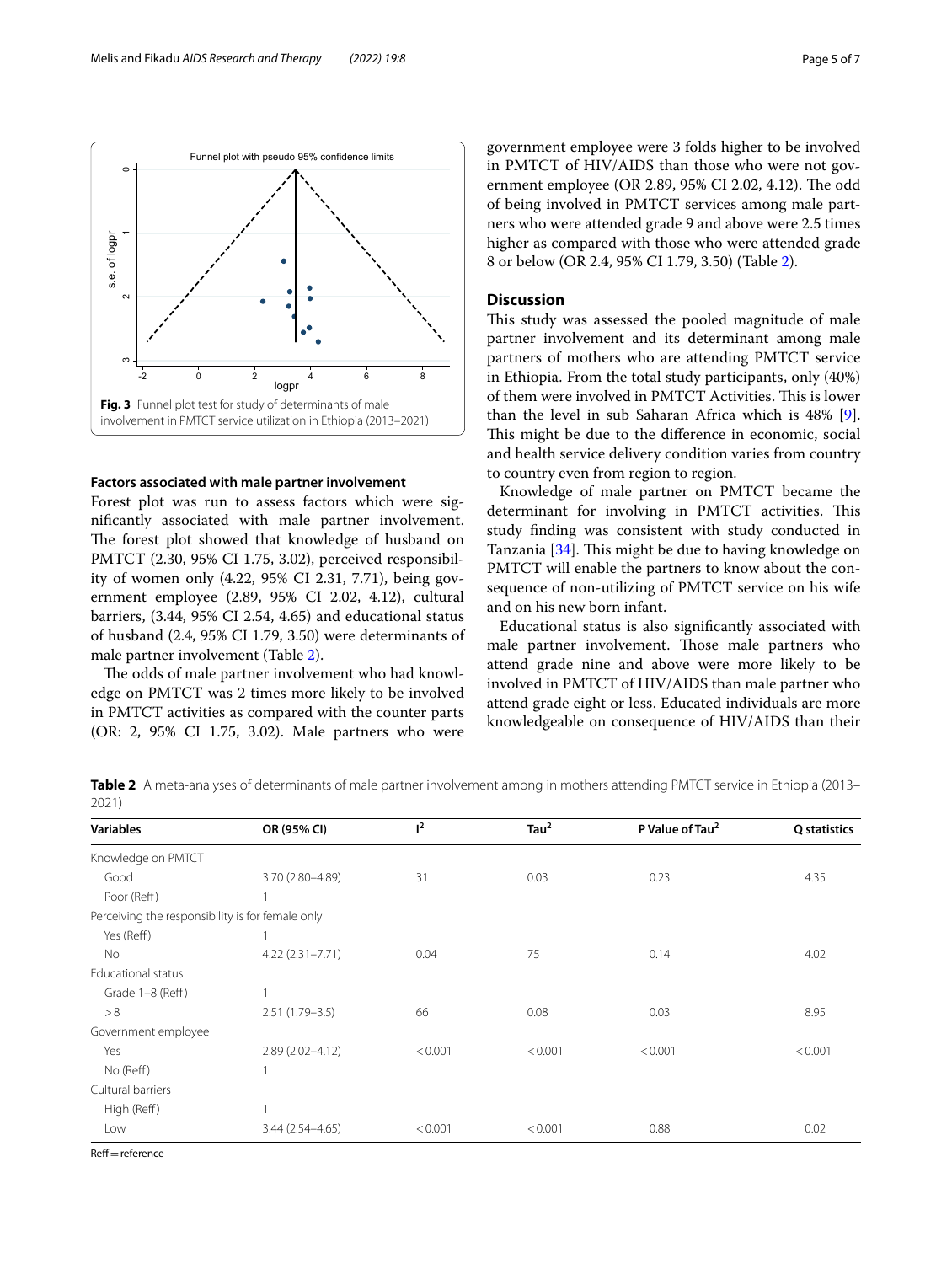counter parts. This is in-line with the fact that people that are more knowledgeable could take care of HIV infection, as they easily understood both the transmission and prevention methods. Similarly, other studies conducted in Uganda and elsewhere have indicated that education level is an important determinant of participation in PMTCT services [\[15](#page-6-1), [35](#page-6-18)].

This study showed that male partner who perceive as "attending PMTCT service is the role of women only" were less likely to participate in PMTCT service. This might be because of that if male partner attitude is not positive for PMTCT service, they will be not volunteer in supporting fnancial (for transport), sharing work load and, psychological support.

In this study government employees were more likely to involve in PMTCT activities than being in non-government employee. This finding is similar with study finding of Addis Ababa  $[36]$  and Uganda  $[35]$  $[35]$ . The possible explanation for this might be that those government employers were more educated and had more awareness about health related issues than private employers like daily laborer [\[2](#page-5-1)].

This study showed that presence of cultural barrier is determinant for male partner involvement in PMTCT service which is supported by studies conducted in Ethiopia, Uganda and Tanzania  $[2, 35, 37]$  $[2, 35, 37]$  $[2, 35, 37]$  $[2, 35, 37]$  $[2, 35, 37]$  $[2, 35, 37]$ . The possible explanation might be those males who had low cultural barriers can accompany their partners during all maternal and child health services, and communicate with their wives freely about the service obtained from the PMTCT program. Social and religious norm could prohibited males from attending female health services, and the widespread attitude that female reproductive health is not male responsibility found to inhibit male involvement in PMTCT service [\[38](#page-6-21)].

### **Conclusion**

The current study showed that the pooled prevalence of male partner involvement was lower than study conducted in sub Saharan Africa. Knowledge of husband on PMTCT, perceiving "the responsibility is for women only", being government employee, cultural barriers, and educational status of husband were determinants of male partner involvement. Therefore, the existing strategies to improve male involvement should be strengthened.

### **Acknowledgements**

Not applicable.

#### **Authors' contributions**

TM and YF made substantial contributions to conception and design, acquisition of data, or analysis and interpretation of data; took part in drafting the article or revising it critically for important intellectual content; agreed to submit to the current journal; gave fnal approval of the version to be published; and agree to be accountable for all aspects of the work. All authors read and approved the fnal manuscript.

Not applicable.

### **Availability of data and materials**

The data is available at reasonable request.

#### **Declarations**

#### **Ethics approval and consent to participate** Not applicable.

**Consent for publication**

Not applicable.

#### **Competing interests**

No competing interest.

#### **Author details**

<sup>1</sup> Department of Public Health, College of Medicine and Health Science, Wolkite University, Wolkite, Ethiopia. <sup>2</sup> Department of Midwifery, College of Medicine and Health Science, Wolkite University, Wolkite, Ethiopia.

Received: 6 August 2021 Accepted: 7 February 2022 Published online: 16 February 2022

#### **References**

- <span id="page-5-0"></span>1. Alexander RB, Boyer EW, Smith RA, Schwarz GE, Moore RB. The role of headwater streams in downstream water quality 1. JAWRA J Am Water Resour Assoc. 2007;43:41–59.
- <span id="page-5-1"></span>2. Amano A, Musa A. Male involvement in PMTCT and associated factors among men whom their wives had ANC visit 12 months prior to the study in Gondar town, North west Ethiopia, December, 2014. Pan Afr Med J. 2016;24.
- <span id="page-5-2"></span>3. Aluisio AR, Bosire R, Betz B, Gatuguta A, Kiarie JN, et al. (2016) Male partner participation in antenatal clinic services is associated with improved HIV-free survival among infants in Nairobi, Kenya: a prospective cohort study. J Acquir Immune Defc Syndr. 1999;73:169.
- <span id="page-5-3"></span>4. HIV/AIDS (UNAIDS) JUNPo. The prevention gap report. 2016.
- <span id="page-5-4"></span>5. Programme. WHOWHA. Antiretroviral drugs for treating pregnant women and preventing HIV infection in infants: recommendations for a public health approach-2010 version. Geneva: WHO Library Cataloguing-in-Publication Data; 2010.
- <span id="page-5-5"></span>6. Gourlay A, Birdthistle I, Mburu G, Iorpenda K, Wringe A. Barriers and facilitating factors to the uptake of antiretroviral drugs for prevention of mother-to-child transmission of HIV in sub-Saharan Africa: a systematic review. J Int AIDS Soc. 2013;16:18588.
- <span id="page-5-6"></span>7. Kabanga E, Chibwae A, Basinda N, Morona D. Prevalence of male partners involvement in antenatal care visits–in Kyela district, Mbeya. BMC Pregnancy Childbirth. 2019;19:1–6.
- <span id="page-5-7"></span>8. Mohammed BH, Johnston JM, Vackova D, Hassen SM, Yi H. The role of male partner in utilization of maternal health care services in Ethiopia: a community-based couple study. BMC Pregnancy Childbirth. 2019;19:1–9.
- <span id="page-5-8"></span>9. Uehara M. A literature review on male involvement in HIV testing and counseling among pregnant women in Sub-Saharan Africa. 2012.
- <span id="page-5-9"></span>10. Tilahun M, Mohamed S. Male partners' involvement in the prevention of mother-to-child transmission of HIV and associated factors in Arba Minch Town and Arba Minch Zuria Woreda, Southern Ethiopia. BioMed Res Int. 2015.
- <span id="page-5-10"></span>11. Matseke MG, Ruiter RA, Rodriguez VJ, Peltzer K, Setswe G, et al. Factors associated with male partner involvement in programs for the prevention of mother-to-child transmission of HIV in rural South Africa. Int J Environ Res Public Health. 2017;14:1333.
- <span id="page-5-11"></span>12. Organization WH. Fact sheet to the WHO consolidated guidelines on HIV testing services. World Health Organization. 2015.
- <span id="page-5-12"></span>13. Msuya SE, Mbizvo E, Hussain A, Uriyo J, Sam NE, et al. HIV among pregnant women in Moshi Tanzania: the role of sexual behavior, male partner characteristics and sexually transmitted infections. AIDS Res Ther. 2006;3:1–10.